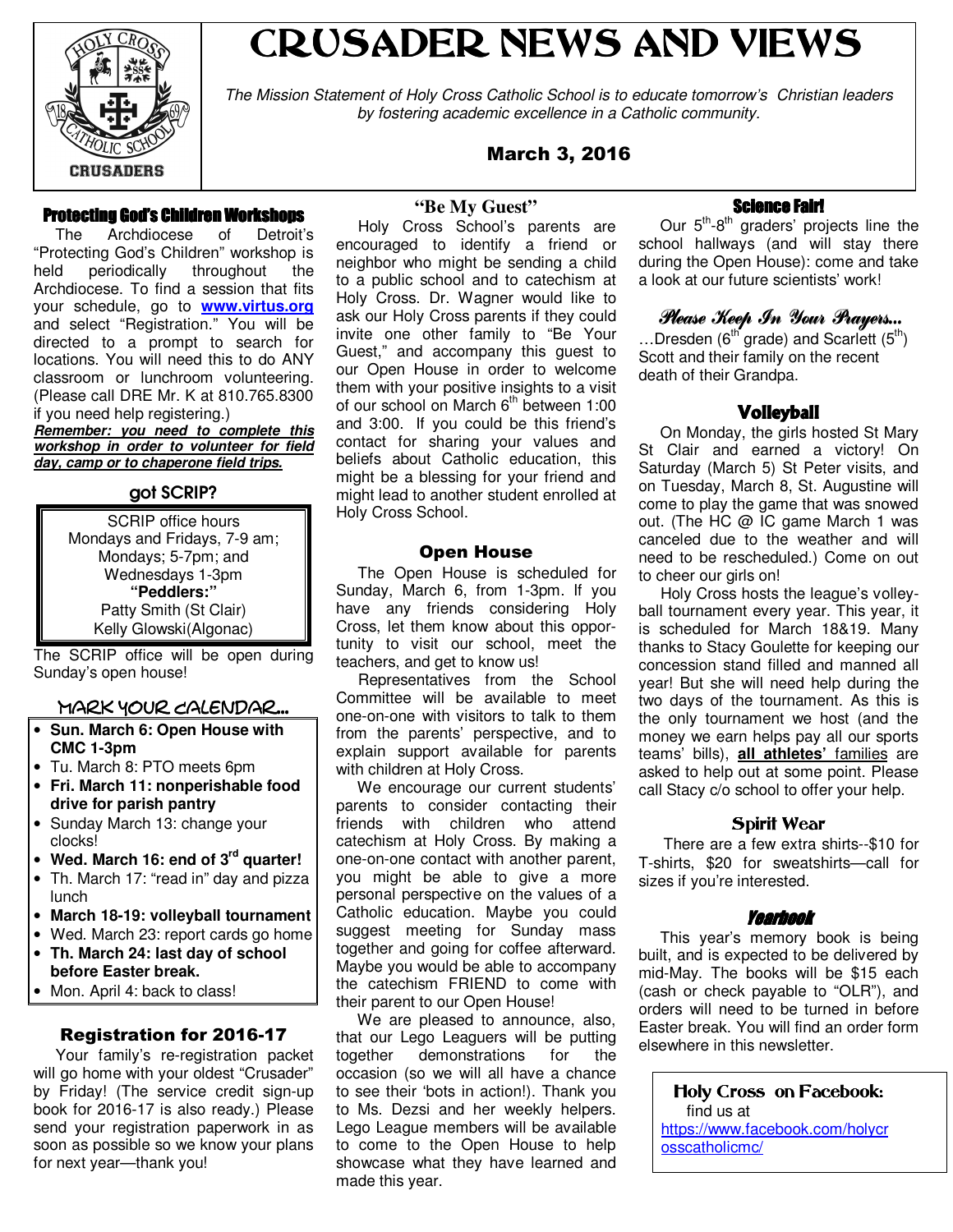#### Financial Aid Applications for 2016-17

…are now available. (To be eligible for any local scholarship money next year- such as from the Bartone fund--you must have applied for the Archdiocesan grant using the PSAS form. (It is available on the Archdiocese's website, too: go to

http://www.aod.org/schools/tuitionassistance-and-scholarships/privateschool-aid/)

 Applications are due in early April. (Our contact at the Archdiocese encourages anyone who is denied to appeal that decision!)

 If you are expecting to be a new Crusader family next year--perhaps new to the parish, or a preschooler moving up to Kindergarten—you may be eligible, as well: pick up a packet at the school or church office (or look for it on the Archdiocese of Detroit's website).

 Application forms for local assistance (the Bartone scholarship) are also available. If you received a Bartone grant this year, an application is included in your re-registration packet.

 Please submit your PSAS application ASAP! Even if you don't receive the Archdiocesan grant, **you must have applied for it to be eligible for any other local financial aid.** 

Schwan's Cares ~ Fundraiser Holy Cross 8th Grade Trip

Schwan's makes it easy for you to help us reach our fundraising goal

Through Schwans-Cares.com, you can order over 350 delicious foods, flash frozen, delivered to your door. When you order by March 16th 20% of product and 40% of eGift Card sales will go to our organization. You can support us in two ways:

#### Order Online

1. Visit www.schwans-cares.com/c/26200

2. Click "Shop to Give"

3. Select team member, if applicable

4. Start shopping!

#### Order By Phone

Call 1-855-870-7208 and provide Campaign ID 26200 and Team Member ID, if applicable.

All Proceeds will go toward 8th Grade Trip Sponsored by Holy Cross PTO

#### Student Highlights

…for February:

 **Charlotte Arpan** and **Layla Reichle**  are both new to our preschool this year. These two girls enjoy doing arts and crafts, working puzzles and playing in the "housekeeping" area. Charlotte and Layla are working very hard at learning to write their names. When the class goes to the gym, Charlotte likes running laps and playing with the basketballs; playing tag and "Duck, Duck, Goose" are two activities that Layla enjoys. Both of these girls are happy, friendly individuals who add to the energetic atmosphere of the preschool room.

 **Boyd Wilson's** favorite thing about Kindergarten is computer class. His favorite color is orange and he enjoys playing Star Wars with his friends. Boyd wants to be a "computer fixer" when he grows up. **Isabella Deering's** favorite thing about school is playing with her friends! Her favorite color is pink and she enjoys playing blocks with her friends at school. Isabella wants to be a doctor when she grows up.

 First grader **Owen Isrow**'s favorite food is cake! His favorite color is blue. He enjoys doing math homework. When he grows up, he wants to be a vet. Owen is a very helpful student, and he is always standing up for what is right. Owen loves dogs, especially his dogs Cooper and Yukon.

 **Lylah Schaening** tries hard to be a good friend to everyone! She loves to help out and share what she knows with her second grade classmates. In her free time, Lylah enjoys playing with her new puppy, Copper. When Lylah grows up, she wants to be a rock star and a farmer.

 **Nathan Vercammen** has a heart of gold. He is the type of friend who will give his snack to you, if he hears you forgot one at home. He is a friend to everyone! He really enjoys playing baseball in his free time. Nathan is a wonderful example for his younger brother, who he walks to class each and every day. He is also the same child who volunteers to help in his third grade classroom after school. You can find him stuffing mailboxes and watering our bean plants. Nate is a wonderful example of a peace builder! **Skye Moss** is a talented dancer and singer! She is a new student at Holy Cross this year and truly loves school. Skye enjoys cursive writing and reading. Skye is extremely helpful in the classroom. She is always willing to help me out, or help out a friend. Very soon, Skye will make her

First Reconciliation and First Holy Communion. I am glad Skye is part of our family at Holy Cross!

 Fourth grader **Daniel Vandenbossche** was born with a green thumb! He truly is taking the lead of his family business. He has been extremely helpful in caring for our soybean plants. He has a special assignment of taking care of them during spring break! Daniel is the type of child who will leave me thoughtful notes or cards. He loves to smile and play. In his free time, Daniel enjoys karate class, riding on his family's tractors, and building with Legos.

 Fifth grader **Scarlett Scott** is a very quiet and intuitive young lady. She prefers to observe what's happening and thinks through her options before acting. Scarlett has a true Christian attitude and always tries to do her best.

 **Ava Isrow** is a nature lover who, when not in school, enjoys walking in the woods or riding her 4-wheeler. In addition, she leases a horse named Lance, competes in English riding, and participates in 4H. With her famiily, Ava helps raise chickens and foster care puppies. Her favorite subject is science, and she plans to someday become a veterinarian. Ava is a conscientious friend who cares about others, and she is a joy to have in our sixth grade.

#### Lenten Fish Frys

…will be held on the Fridays of Lent (beginning next week) at St. Catherine Activity Center, Algonac. Thank you to Sherrie DuVall for chairing! Sherrie can't do it all by herself, however—please contact her (586.531.6270) to offer your help (for service credits, or just because you're awesome!). Shifts needing workers will be Thursdays (for prep) beginning at 10am and Fridays between 10am and 7pm.

 Dinner will be served from 4-7pm on all of the Fridays of Lent except Good Friday—so even if you are not earning your service credits there, stop in for a great meal. Adults \$10 (\$9 for take-out), \$6 for children 7-12 (under 6: free).

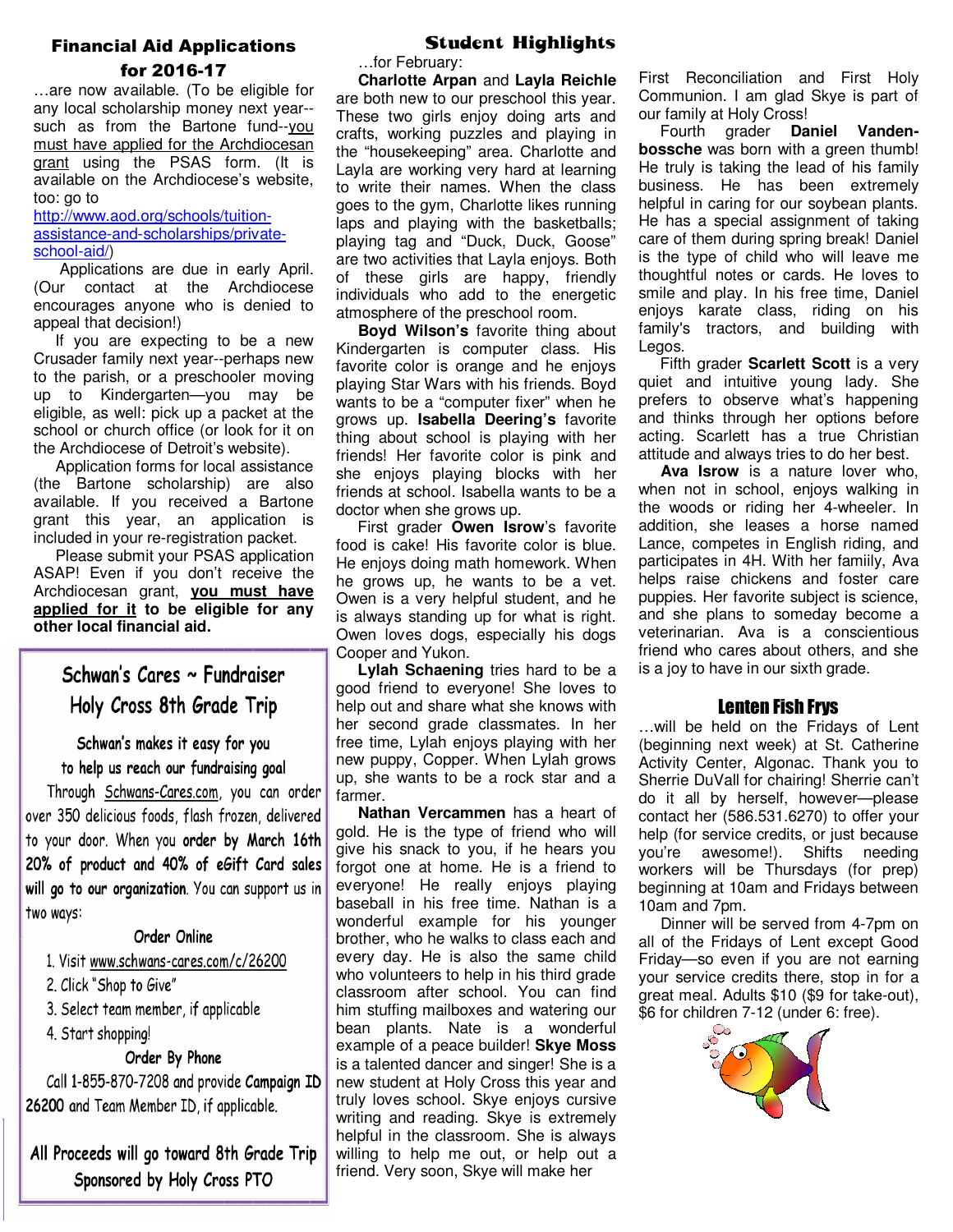#### Holy Cross LEGO Club Corner

 All three of our LEGO League teams will be here Sunday at our Open House. Our Junior team will display their recycling project which includes a simple machine and a motorized component.

 The 3rd and 4th grade teams will be demonstrating their EV3 robots as well as their programming skills.

 Our FTC Team has finally got their robot up and running. You are invited to come and meet "Timmy". If you are lucky they might even let you take control.

 The FTC Team is looking forward to a couple of off site learning opportunities. On March 8, they will be touring the SMR Automotive facility in Marysville to learn more about the robots used in production and we are finalizing our plans to go to Selfridge ANGB to check out the robots the military uses.

 As our season wraps up I would love to have some sort of recognition event for these teams. I need a parent to coordinate a get together for the students and families. Perhaps a pizza party or even a simple potluck with hotdogs or chicken. If you are interested in helping to make this happen, please contact Pam Dezsi or Kari Steinmetz.

#### **HELP WANTED**

 A parent, grandparent or any other committed adult who is willing to help our teams secure grants and donations from various companies is needed. This can be done from home and some information and contacts are available. You will need a computer and internet access. Our YTD donations to support the above teams and activities have exceeded \$3,000. To sustain this activity into the 2016-17 academic year, we need to secure additional funds for registration and incidentals. Please contact the school office if interested.